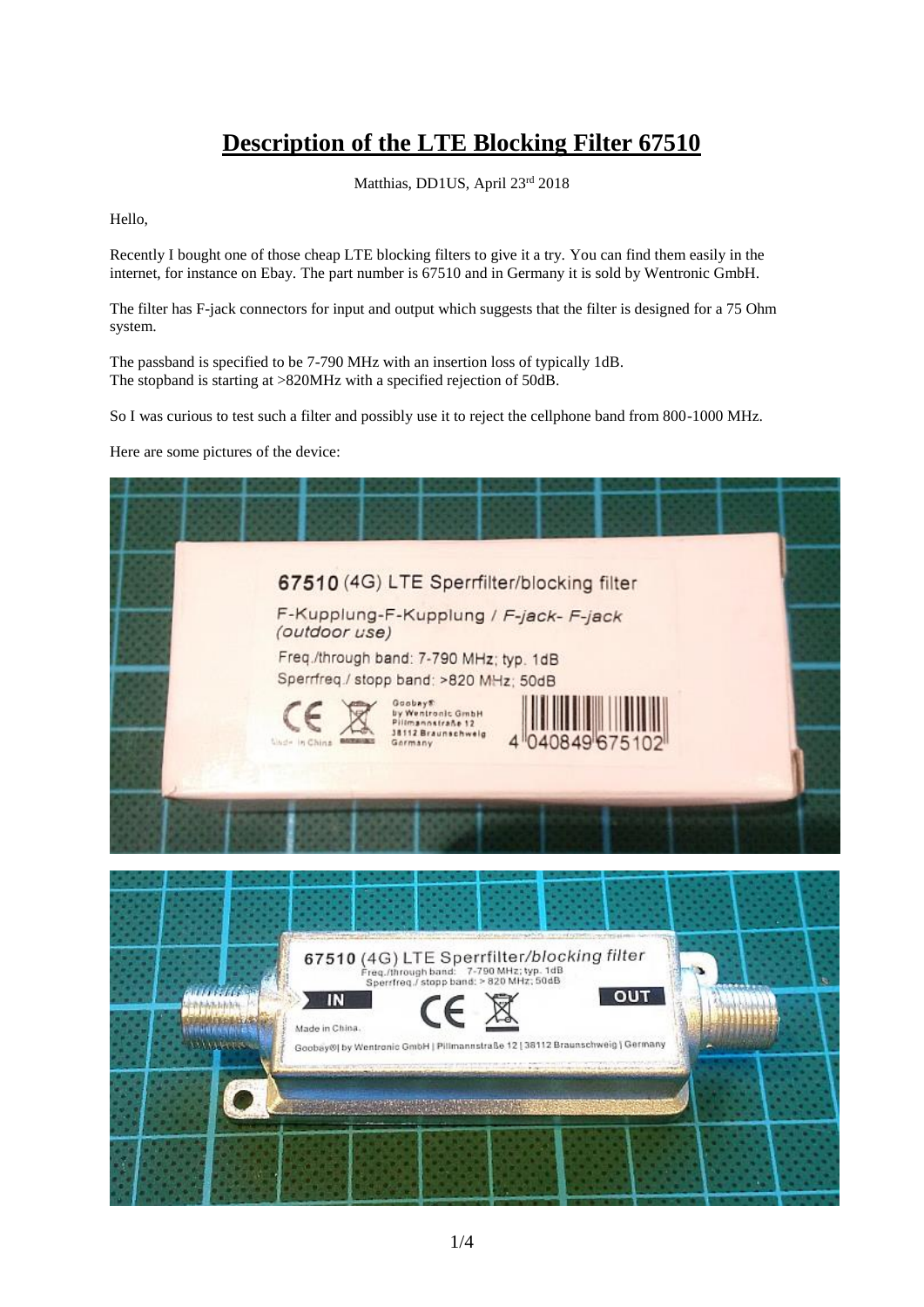

The filter can easily be opened by removing the lid on the bottom which is clamped.



Here is a view inside the filter:

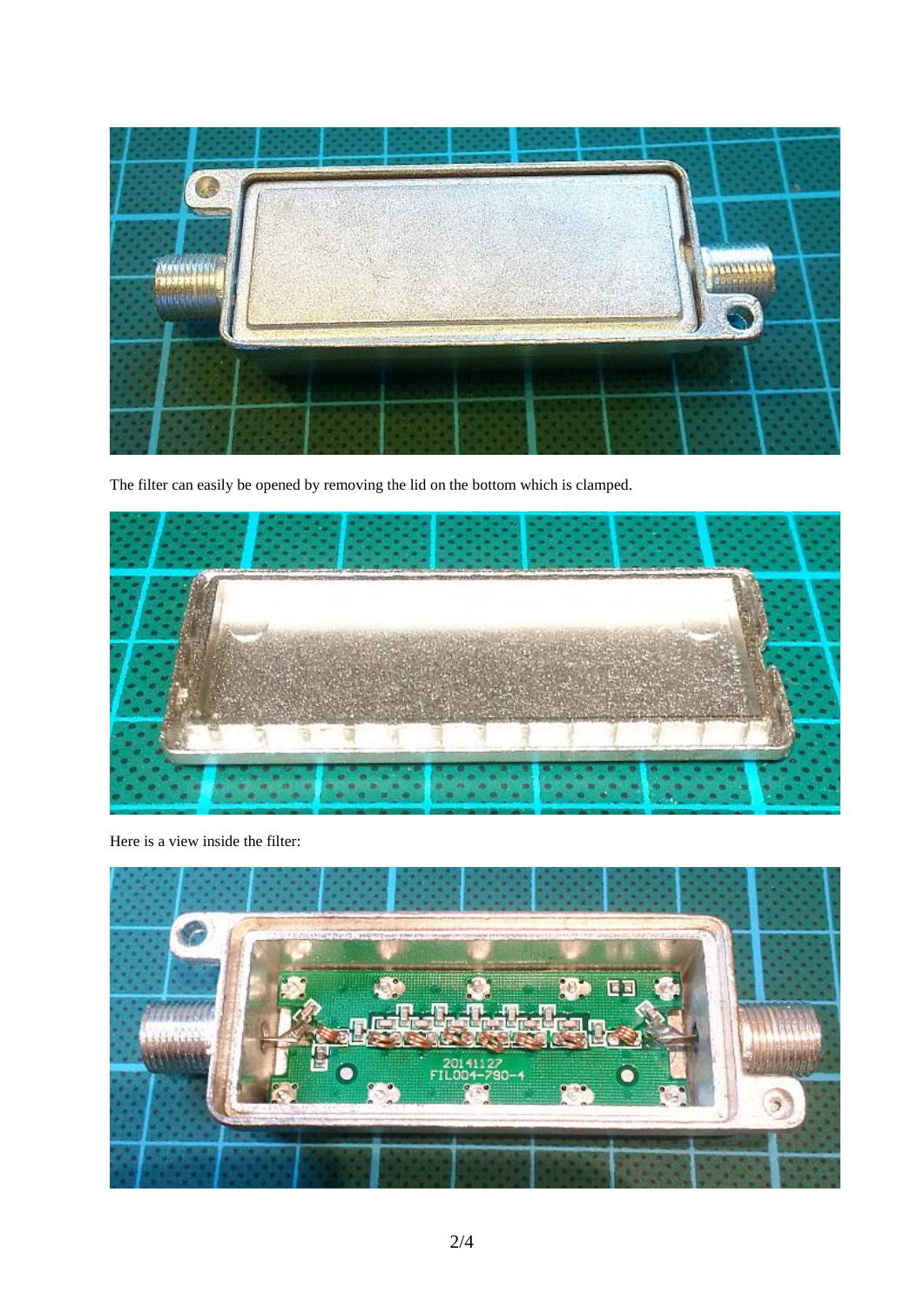

The filter consists of 6 parallel resonant tank circuits which are connected in series and in between are capacitors to ground. Thus the filter is a multipole low-pass filter above the resonance frequency of the parallel tank circuits. Here is a sketch of the schematic:



The filter provides a DC-path from the output to the input which can be used to power for instance an amplifier using a phantom feed via the coaxial cable. The 100kOhms resistor at the input can avoid that an isolated antenna builds up a static voltage (not to be confused with a discharge impulse generated by lightning).

Here is the transfer characteristics of the filter measured from DC to 2 GHz in a 50 Ohm system:



Above 800 MHz the rejection is more than 60dB. The strong increase above 1800 MHz is due to the measurement setup.